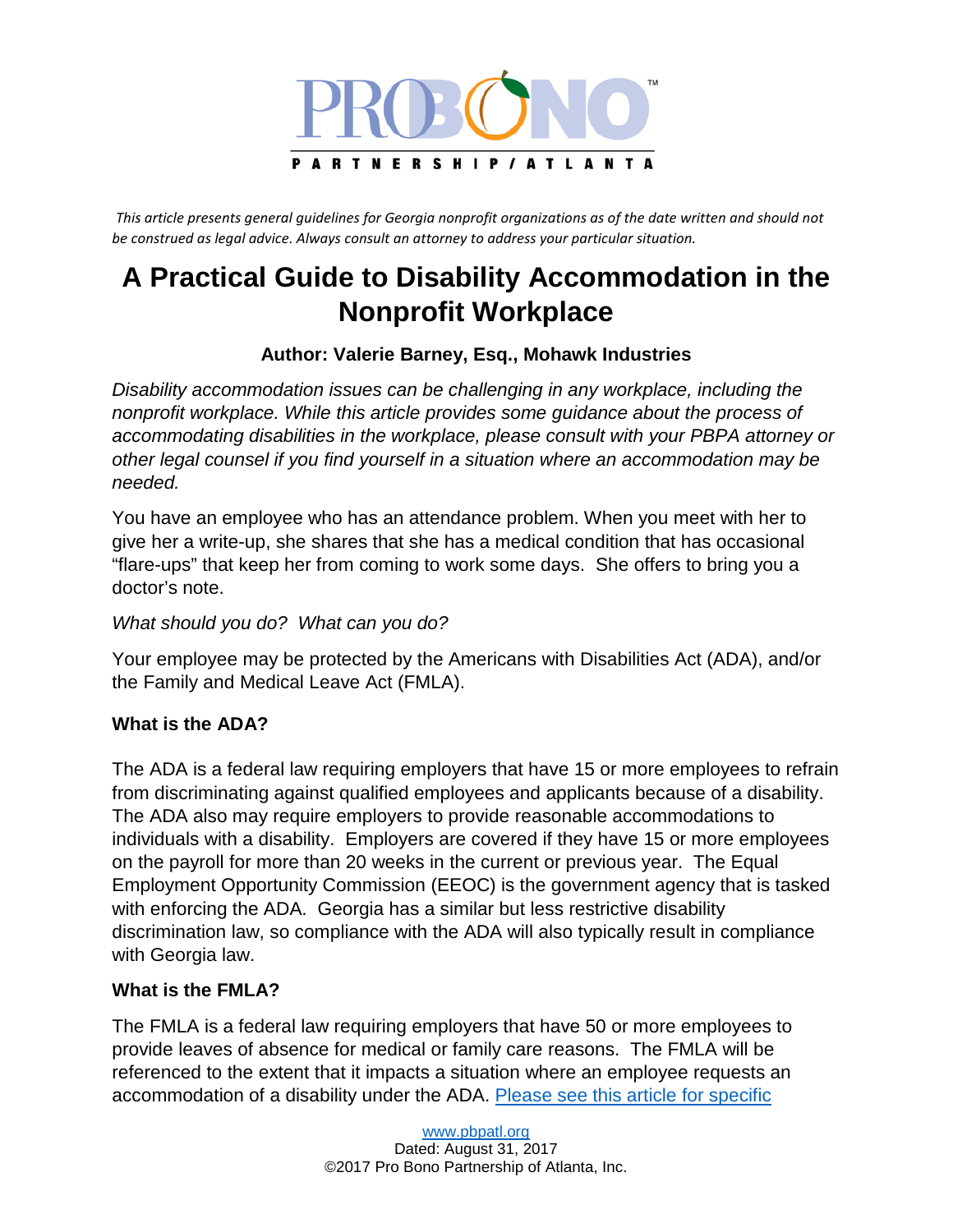[information about the FMLA, and consult your PBPA attorney if you have any questions](https://www.pbpatl.org/resources/employment-discrimination-laws/)  [about the FMLA.](https://www.pbpatl.org/resources/employment-discrimination-laws/)

# **Who is protected?**

Under the ADA, employers cannot discriminate on the basis of:

- Current disability a physical or mental impairment that substantially limits one or more major life activities;
- Past disability having a record or such impairment;
- Perceived disability being regarded as having such an impairment; or
- Being associated with someone having a disability.

There are no length of service requirements. An employee could request an accommodation on the first day of work. Job applicants also are protected by the ADA.

# **How do you know if an employee or applicant is "disabled" or "impaired" under the ADA?**

An impairment substantially limits one or more major life activities. Examples of major life activities are walking, seeing, hearing, speaking, breathing, learning, caring for one's self, and working. No definitive list of "disabilities" exists but the ADA favors broad coverage, to the maximum extent permitted.

The determination of whether a condition is a disability is made by looking at its nature or severity, how long it will last or is expected to last, and its anticipated impact. Disabilities that are not open and obvious, like kidney failure, tuberculosis, or mental illness are covered. In some cases, temporary impairments can be covered, but it depends on the facts of the situation.

# **What is a reasonable accommodation?**

A reasonable accommodation is a change in the work, workplace, or application process that helps make it possible for an individual with a disability to perform the essential functions of a job or to apply for a job. The ADA requires employers and employees to engage in an interactive process to determine the specific limitations created by the disability and how best to respond to the need for accommodation. There is no definitive list of accommodations, because the appropriate accommodation depends on the specific situation.

Key Questions: Is the employee able to perform the essential functions of the position with or without a reasonable accommodation? Is there a reasonable accommodation available without an undue hardship?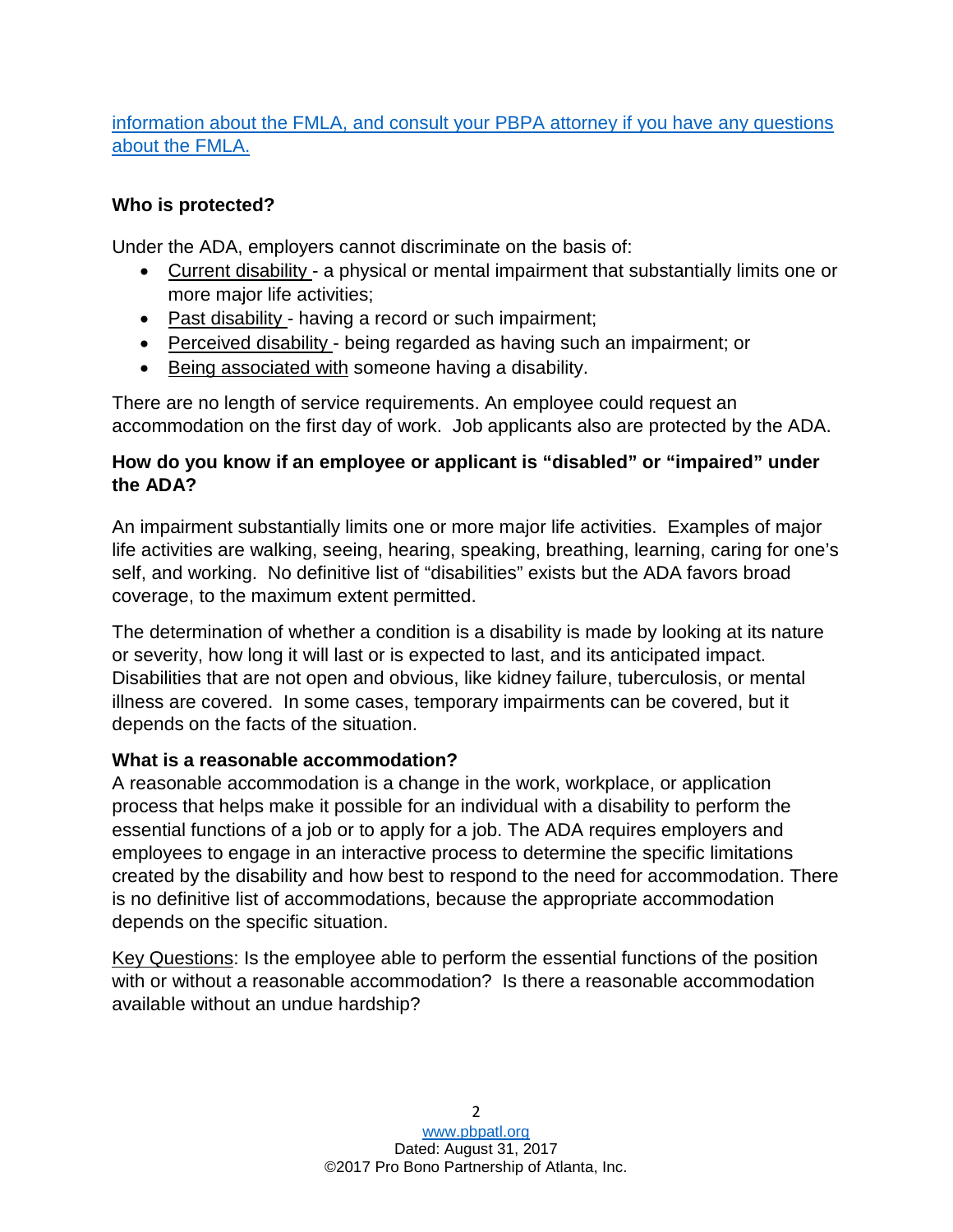#### **What is an essential job function?**

Essential functions are tasks that are necessary to performance of the job. To determine those, ask: Do employees actually perform these job functions? If you remove these functions/requirements would you fundamentally change the job? *If the answer to both questions is "yes," those requirements are by definition, essential.*

The way that a task is performed is usually not as important as the result. For example, if the task is to type letters, that is the essential function. The essential function could include a certain level of quality or accuracy, but the essential function generally would not include a requirement that the letters be typed while sitting.

The first step is to determine what job duties are essential and not marginal or nice to have. It is a good idea to look past any job descriptions to what is really happening in a typical work day. You can consider whether other employees in same position have similar requirements or not. For example, if an employee has a vision issue and can't drive, then she may not be able to drive to the post office to mail a package. Unless driving to the post office is an essential function of her job, you may need to reassign that task to someone else.

# **The Reasonable Accommodation Process, or the "Interactive Process"**

## **First Step in the Process - The Accommodation Request**

An employee has a general obligation to request a reasonable accommodation before the employer has a potential obligation to accommodate. The first step is to determine whether there was "notice" of a need for an accommodation.

## **Recognizing a Request for a Reasonable Accommodation**

An employer may require written notice, *but* verbal notice is sufficient under the law. And no magic words need to be spoken. A "plain English" request is sufficient. An employee does not need to reference ADA or "accommodation." In some circumstances, the request for an accommodation may come from family member, health professional, or other representative.

If it is unclear whether a request for a reasonable accommodation has been made, several options exist, with varied risk. An employer can make a limited inquiry to offer assistance (see below for some tips about how to discuss accommodations with employees). However, employers contemplating discipline or termination due to performance deficiencies should avoid making any medical inquiry as a part of the disciplinary discussion. It is also important to refrain from speculating about any medical diagnosis. One option, if an employee merely refers to "personal issues" without further details, is to make a general offer or reminder of the availability of the Employee Assistance Program or EAP if the organization has one.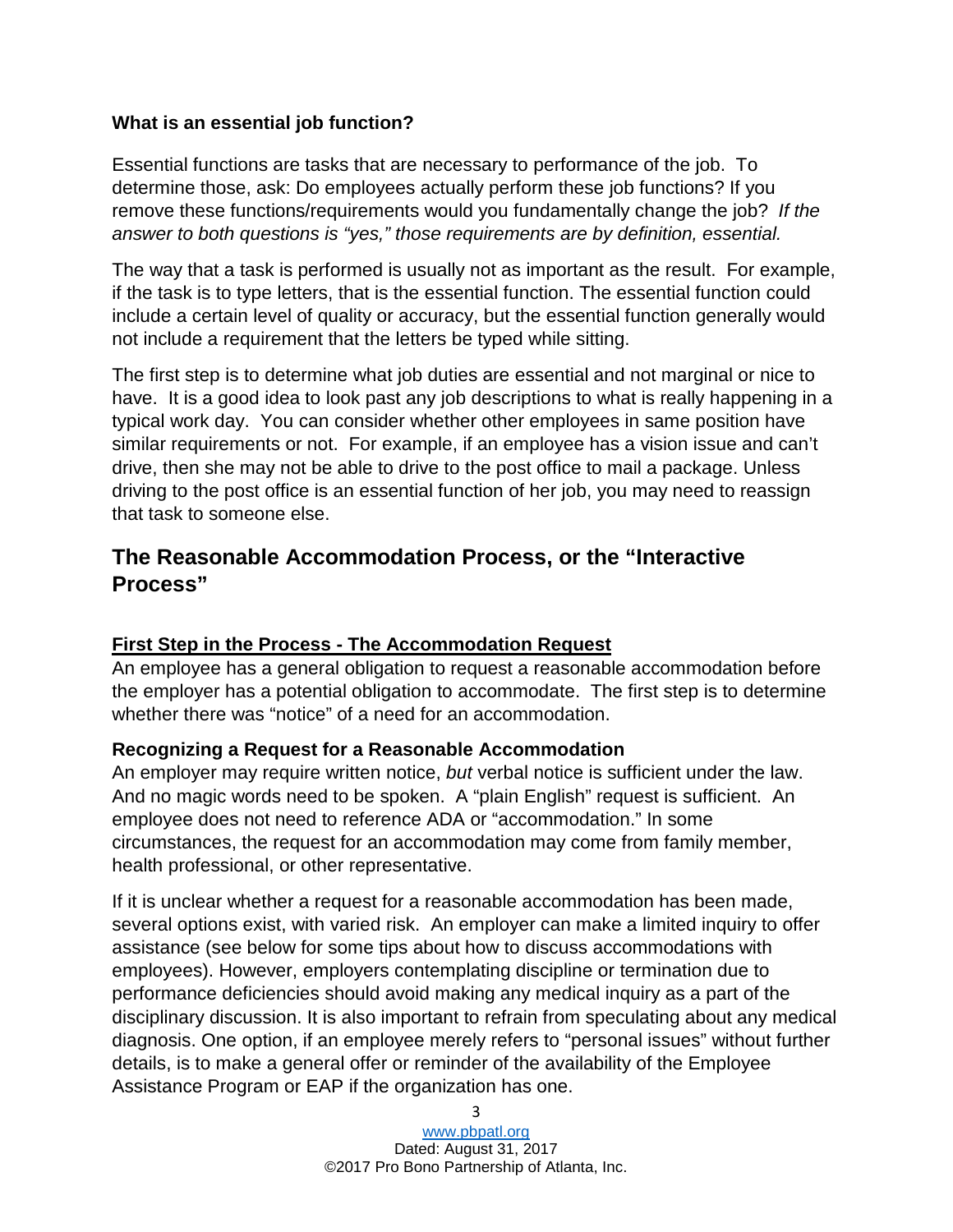#### **You be the Judge: Examples of Requests for a Reasonable Accommodation**

- Employee tells supervisor "I'm having trouble getting to work at my scheduled starting time because of medical treatments I'm undergoing." Is this an adequate request for a reasonable accommodation? Does it make a difference if this conversation happens during attendance counseling? Response: Most likely, this is a sufficient request for an accommodation, and should be considered even if discipline for attendance issues is pending.
- Employee tells supervisor he would like a new chair because the one he has is uncomfortable. Is this an adequate request for a reasonable accommodation? Response: No, because the employee has given no indication that the request for the chair would help the employee do his job or is based on a medical condition.
- When counseled about the need to improve her performance, an employee tells her manager that she feels depressed, has difficulty sleeping and is unable to focus, but feels that she can do better. Is this an adequate request for a reasonable accommodation? Response: Generally, no, because the employee has not asked for anything. The employer is now aware, however, that the employee may have a disability so may want to be sure that any future discipline is clear and based on appropriate documentation, and also pay attention to any further requests for help from the employee.

## **Second Step in the Process – Does this Situation Require Accommodating?**

#### **The applicant or employee must be qualified.**

The employee or applicant must meet the legitimate skill, experience, education or other requirements for the position. You do not have to make exceptions to your job requirements, so long as you have not made exceptions for others.

The employee or applicant needs to be able to perform the "essential functions" of the job. It is imperative to understand what is essential with regard to each job in the workplace (as described above).

#### **The applicant or employee must have a disability.**

Only employees or applicants with disabilities must be accommodated. So the first question is whether there is a disability. You have the right to request medical documentation to support the need for the accommodation. It is best, however, not to spend too much time trying to determine whether the employee is disabled. Why? Because it is likely that, unless the issue is clearly short-term like the flu, you will need to consider an accommodation. The law defines disability broadly, and most often will find that a condition limiting an employee's activities is a disability. If you are contemplating medical inquiries when a request for accommodation is made, it is a good idea to consult with legal counsel.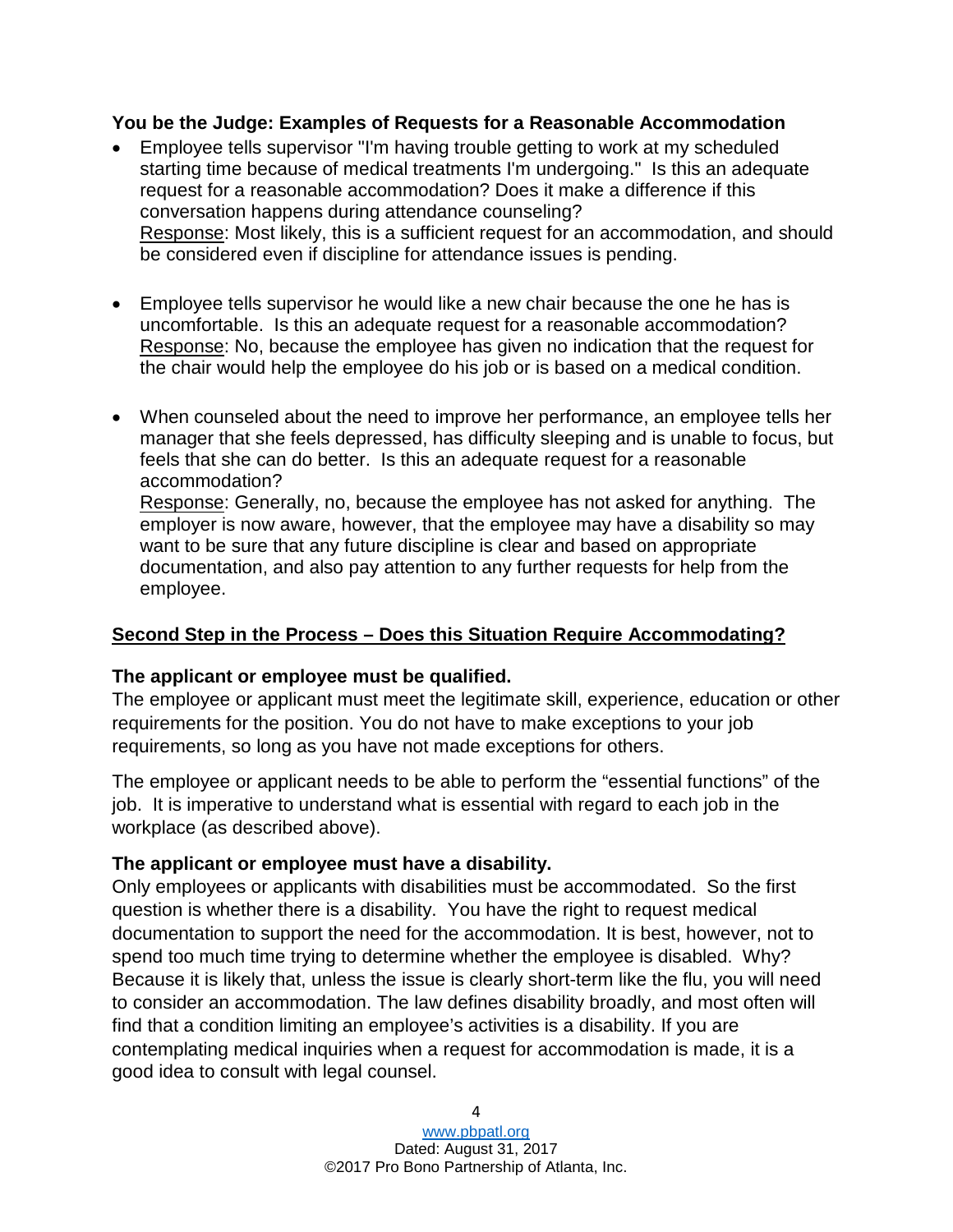# **Third Step in the Process – Engaging in the Interactive Process**

Once a likely disability is established, the employer must engage in an interactive process to determine its ability to provide the requested accommodation.

Ask about the person's ability to do the essential functions of the job. Is there anything that would assist in removing a barrier to an essential function? This should be a back and forth conversation. Engage the employee and, if necessary, the medical provider. That is why it is called the "interactive" process.

Many managers want to be dismissive or go straight to a "no" answer. Do not automatically deny any request. Be creative – request and consider the employee's ideas; consider management's ideas; consider past practices. Ask for ideas from employee's medical provider. Use all available resources to explore accommodation ideas. Then, even if the final answer is "no," the employee will be sure that you tried, and will be much less likely to challenge the decision not to accommodate.

## **Tips for conversations with employees:**

Focus on the job tasks when talking to the employee.

- What particular parts of the job cause you to struggle?
- How can I help?
- Is there anything we could do for you to help make it easier for you to do the work (be specific to the job tasks)?

## **Requesting Additional Information**

In order to help you understand what accommodations would allow the employee to perform the essential functions of the job, you may ask for documentation from an individual: (1) that describes work-related restrictions; and (2) that provides information about how an accommodation would enable the person to perform the job-related task. You should always treat medical information as confidential and private. File it in a secure place, don't allow those who don't have a need to know to have access, and only ask for information related to the work restrictions at issue, not for diagnosis information.

## **Examples of Possible Accommodations:**

- Workplace ramps, doors, entranceways, parking spaces, restroom or equipment modifications (desk, chairs, computer screen), assistive technology
- Work schedule job restructuring, flexible schedule, modifying work schedules or changing shifts, break frequency, start/end time adjustments
- Job structure non-essential duty modification, co-workers' assistance, transfers or reassignment, telecommuting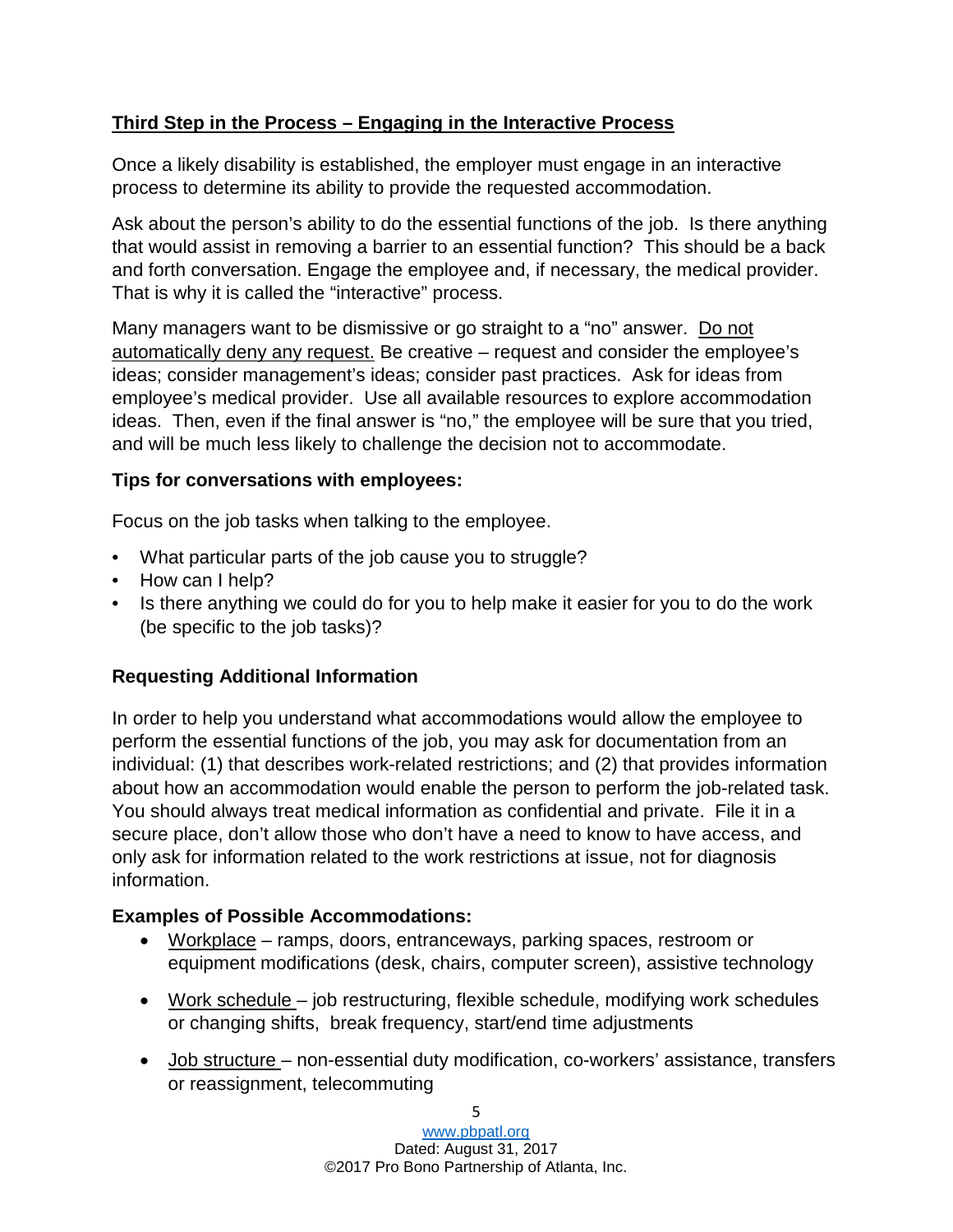- Unpaid or Additional Leave
- Changes to the Work Environment "irritant-free" environment, providing parking spaces or commuting assistance

#### **Specific Accommodation Issues: Essential Functions**

An employer is not required to remove essential functions of the position. For example, an employer is not required to eliminate a production standard or job quota. There may be a potential obligation to accommodate the manner in which the standard or quota is met. For example, if an employee can't spend more than two hours a day in a car due to a back issue, then you may have to consider allowing him or her to attend certain non-essential meetings via phone rather than meeting in person.

#### **Hypothetical – Lifting Limitations**

An employee brings in a doctor's note that says she cannot lift more than 20 pounds. The job requires lifting 40 pounds. What do you do?

*Response:* First, discuss the situation with the employee. Find out how long the lifting restriction will last. Look at the job to determine whether lifting is an essential function. If it is, discuss possible options with the employee. You are not required to eliminate essential functions, but you may need to reassign non-essential functions. If lifting is only rarely required, could someone else do it until the employee is able to lift again? If the employee must be able to lift, is a leave of absence an option? (see below)

## **Specific Accommodation Issues: Direct Threats to Safety**

An employer is not required to accommodate a direct threat to the safety of the employee or others in the workplace. However, it is important to deal with facts and not suspicion or rumor.

## **Hypothetical – Prescription Medication**

You learn that an employee who drives is taking prescription medication that can impair safety. Can we ask the employee about it? Can we send him to doctor for a release to work?

*Response:* The relevant facts include whether the employee is able to perform his/her job safely. Employers can make inquires, but they need to be job related and consistent with business necessity. Discuss the situation with the employee first and, if necessary, you can ask the employee for information from his health care provider that indicates whether he can drive safely.

#### **Leave of Absence as an Accommodation**

A leave of absence could, under some circumstances be a reasonable accommodation under the ADA. This may seem illogical: how can an absence from work allow an employee to perform the essential functions of the job? Open-ended leave is not a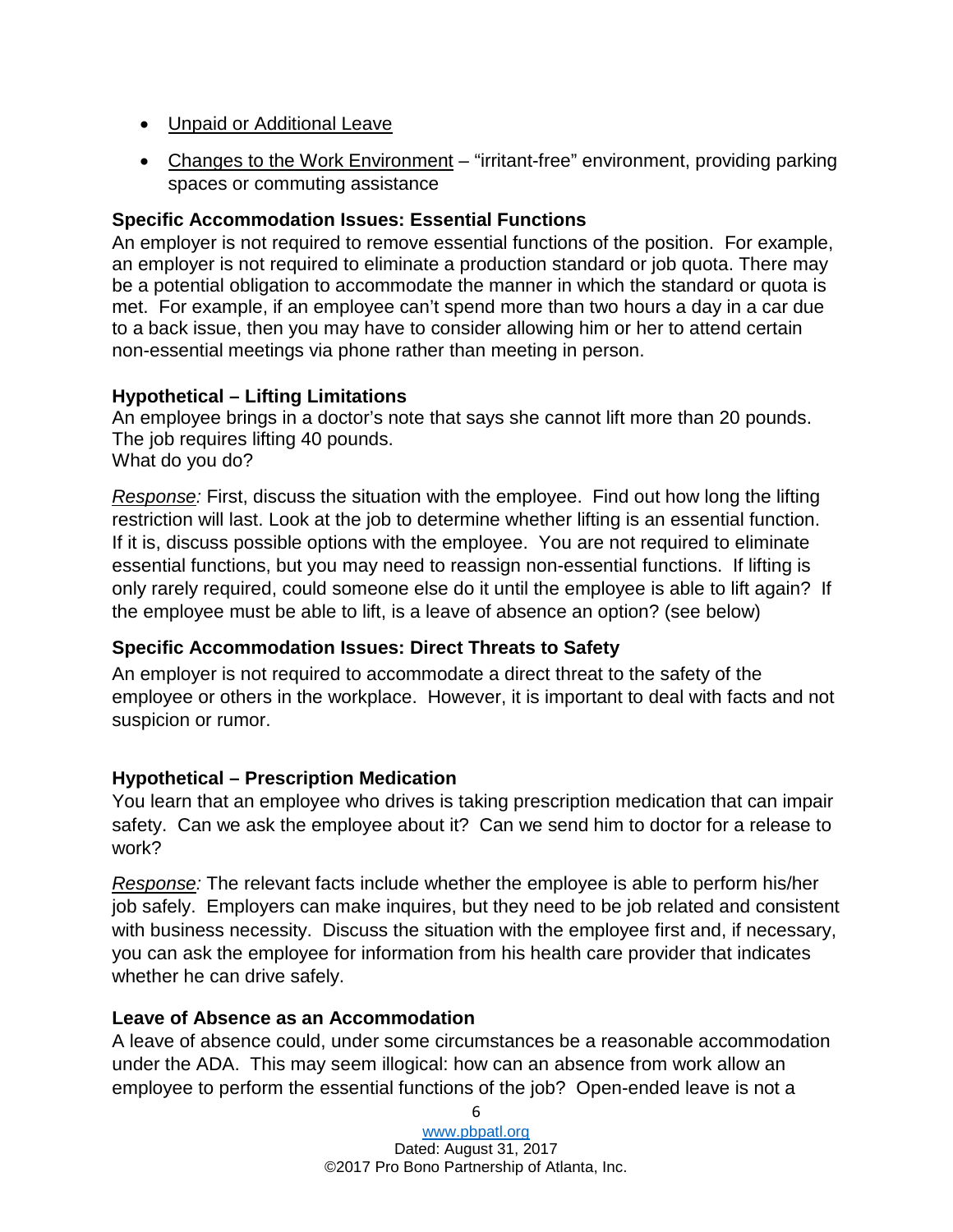reasonable accommodation, but, for example, a leave of absence could allow an employee time to heal and be able to return to work.

It is unlawful *automatically* to terminate an employee who has a protected disability because the employee is not eligible for leave (even if the employee is new, is still in a probationary period, or has exhausted all existing leave rights). This does not mean that an employer can't ever terminate employees with attendance problems. However, if an employee who requests leave is protected under the ADA, it is important to engage in the interactive process to determine whether leave is a reasonable accommodation.

If an employer does offer leave as an accommodation, there is no bright line rule on how long the employer must hold the job open for employee's return. Again, the employer must conduct an individualized determination.

#### **Types of Leaves of Absence**

As a reasonable accommodation, employees may request a continuous leave, such as for surgery; a part-time or reduced schedule; or intermittent leave (e.g., arrive late, leave early). Intermittent leave or part-time work could also be combined with a request to work from home.

## **Is a Leave of Absence for Pregnancy Required?**

Pregnancy itself is not typically an impairment constituting a disability within the ADA, but in light of the broad definition of disability, employers may have increased obligation to accommodate work-related restrictions stemming from pregnancy-related impairments, even where the impairments are temporary.

#### **Examples of Leave as a Possible Accommodation**

#### **Example: Working from Home?**

An employee working in a customer service role advises her supervisor that due to her medical condition, she needs to be able to work from home one day per week to adjust to her medication each week. Is the employer required to agree to this employee's limitations?

Response: The employer should first look at the job to see if working in the office is key to the job duties. Is the employee responsible for responding to walk-in questions or only telephone inquiries? Can in-bound phone calls be re-routed to allow the employee to receive them from home? The duration of the requested accommodation also could be important. If the response is that working from home would be an undue hardship (see below), have a discussion with the employee about other possible options.

<span id="page-6-0"></span> $1$  The Pregnancy Discrimination Act, prohibiting discrimination in employment based on pregnancy, childbirth or related conditions, may also give rise to some rights for a pregnant employee.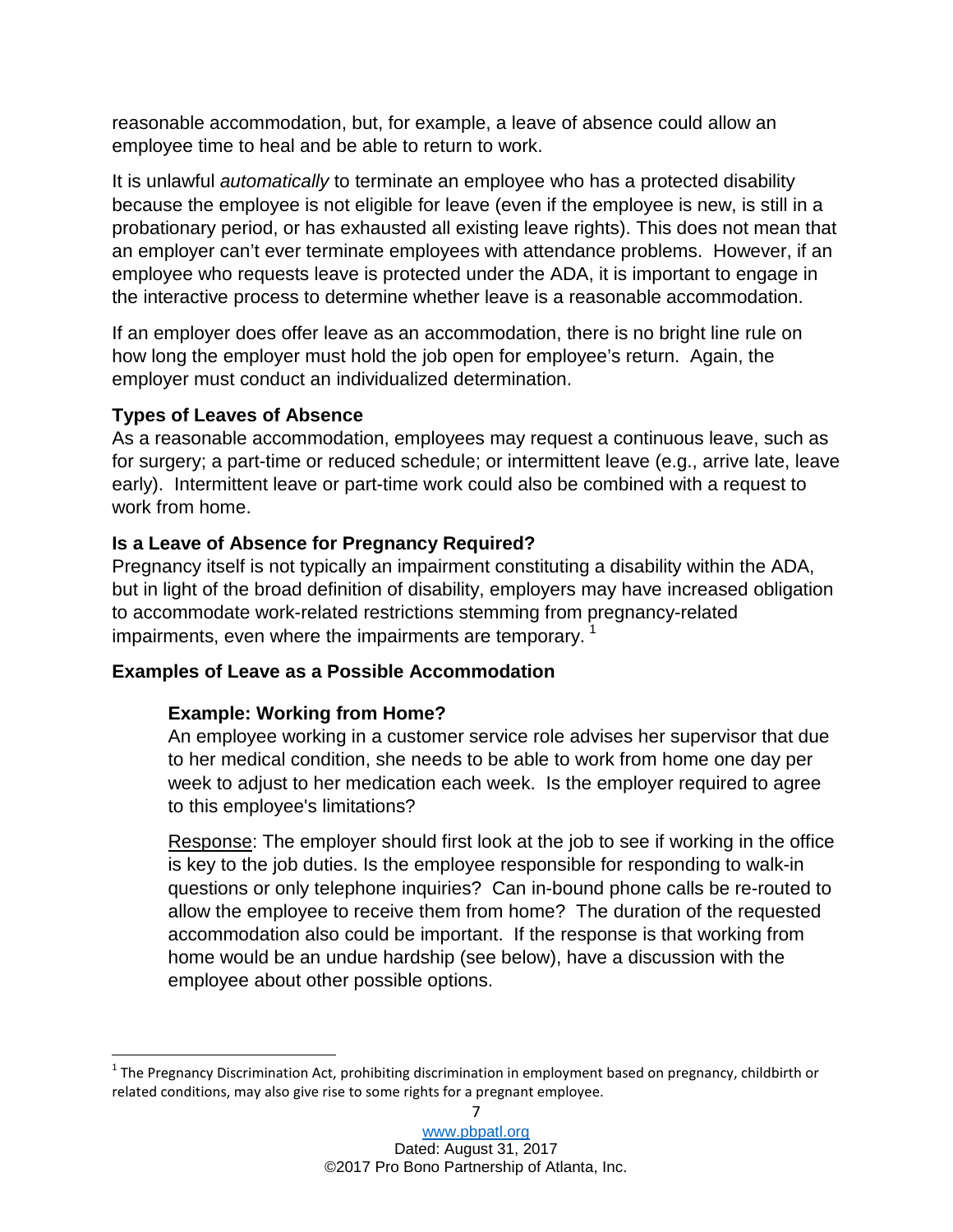#### **Example: Part-Time Work?**

A supervisor advises the organization that due to her treatments for cancer, she needs to be able to work part time for a few months. Is her employer required to agree to this request?

Response: First, confirm whether part-time schedule must be provided as intermittent leave under the Family and Medical Leave Act (FMLA). There is no undue hardship defense for refusing available FMLA. Then, consider the job duties, the effect on other employees and the duration of the time needed. If there are others to cover, or a temp could be hired, then this may be a reasonable accommodation. If this is the sole employee in that position and others would have to work overtime for months to cover, then part time work may be an undue hardship.

#### **Return to Work after a Medical Leave**

An employee who was on leave returns to work with a full release. Employer is concerned he may get hurt because the job is physically demanding. What can the employer do? While employers are not permitted to require employees to be 100% healed before returning to work, under the ADA, the employer can send the employee back to the doctor with job description showing physical demands and ask the doctor to state whether the employee is released to perform the specific functions of the job. If there is a direct threat to safety of the employee or others, the employer can require the employee to undergo a complete return to work evaluation medical exam. This is an option that should be carefully considered before using.

## **Undue Hardship**

If an accommodation is an undue hardship, then the employer does not have to offer it. There are factors you can consider when deciding if an accommodation is an undue hardship. These include the cost of the accommodation as compared the size or budget of the organization; the hardship on other employees who would have to pick up extra work due the accommodation; the structure of the organization; and the structure and types of duties performed by the employee's job. Please keep in mind that there is a high standard for determining that an undue hardship exists, and it is a good idea to consult with legal counsel before making this determination.

Many employers want to consider how other employees will feel about the accommodation. It is permissible to consider whether these employees will pick up extra work, but employers are not to consider the jealousy or negative feelings others might have about whether the accommodated employee is getting away with something.

#### **Example – Undue Hardship**

An employee in accounting tells his supervisor that his medical condition, an anxiety condition, makes it difficult for him to concentrate and he has trouble meeting his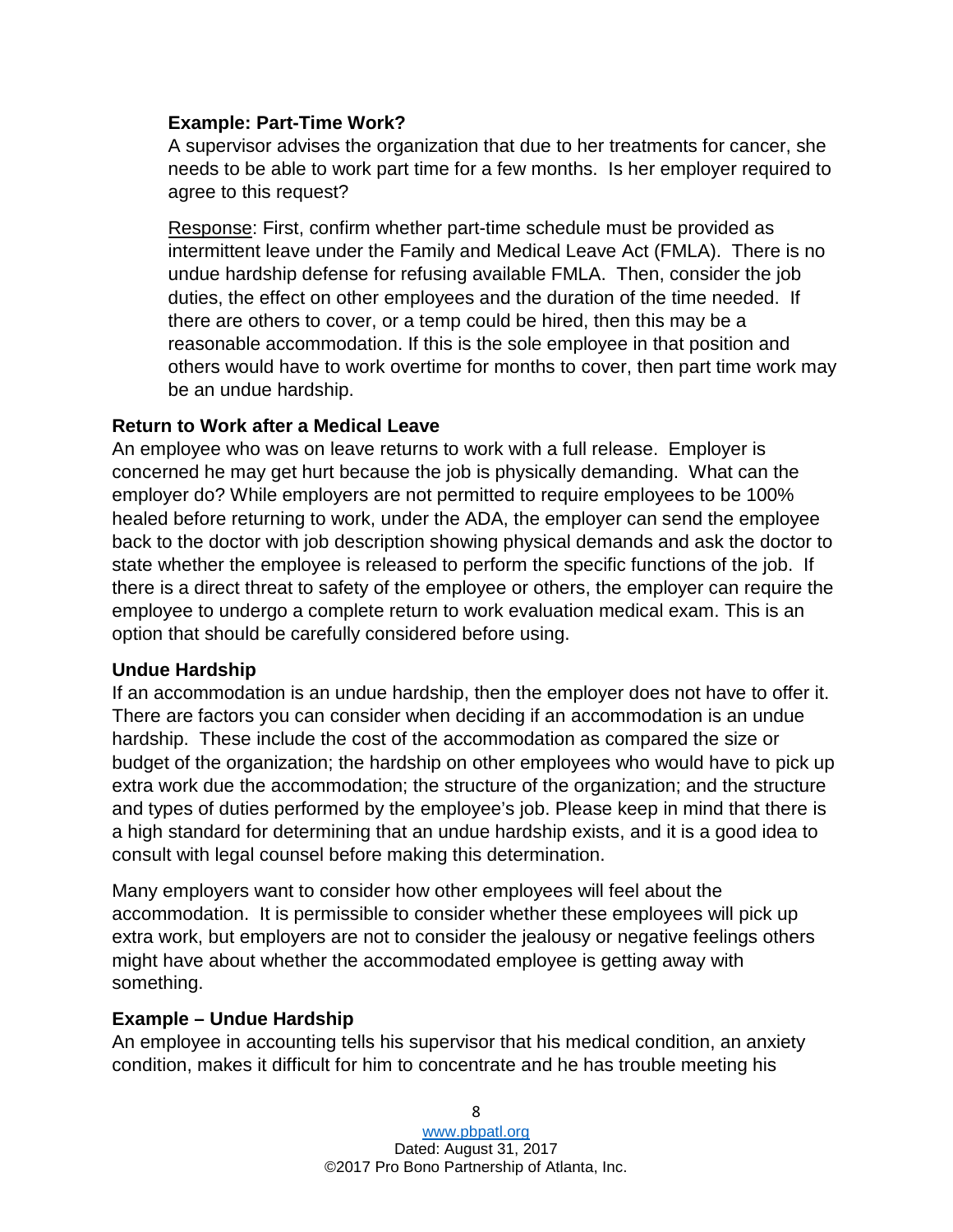deadlines. He advises his supervisor that what would really help would be if he could have an assistant. Is this request reasonable?

Response: The employer should discuss the accommodation with the employee to understand the limitations, perhaps requesting medical documentation, but it is not likely that hiring an assistant where that position does not exist in the organization would be a reasonable accommodation. The employer and the employee could discuss whether some type of calendar system to remind the employee of deadlines is possible or practical. The employer must not go directly to "no" in this type of situation, but instead focus on possible solutions. At the end, however, if hiring an assistant is the only available accommodation that would allow the employee to perform the essential functions of his job, such a solution may not be feasible without undue hardship to the organization.

## **Providing the Reasonable Accommodation – Pointers and Best Practices**

- Remember that the "best" accommodation is not required only "reasonable" accommodation is required.
- The accommodation need not be "forever" What is manageable for a month may be an undue hardship if done forever. Set timelines to monitor and assess to make sure it does not become indefinite.
- After the accommodation is granted, monitor the effectiveness of accommodation. If it's not working or is being abused, then reengage in the interactive process. It is best for all if the employee keeps the lines of communication open.

## **Common Interactive Process Mistakes**

- Only engaging in reasonable accommodation process if employee uses the right words.
- Not considering an accommodation because others would be jealous.
- Refusing to consider an accommodation because the employee is not a good performer or a complainer.
- Failing to consider job description when focusing on essential job functions.
- Using an old or outdated job description.
- Dismissing unreasonable requests without exploring more reasonable ones.
- Assuming that burden is on employee and/or his/her doctor to make proposals and not evaluating independently other alternatives.
- Failing to consider other accommodation decisions in similar situations, including favorite workers or workers' comp light duty.
- Eliminating essential functions temporarily without preserving legal position that employer is going beyond legal obligation.
- Failing to understand potential right of employee to leave of absence under not only ADA but also FMLA, if applicable.
- Sharing medical information beyond those who "need to know."
- Having direct supervisors obtain medical information.